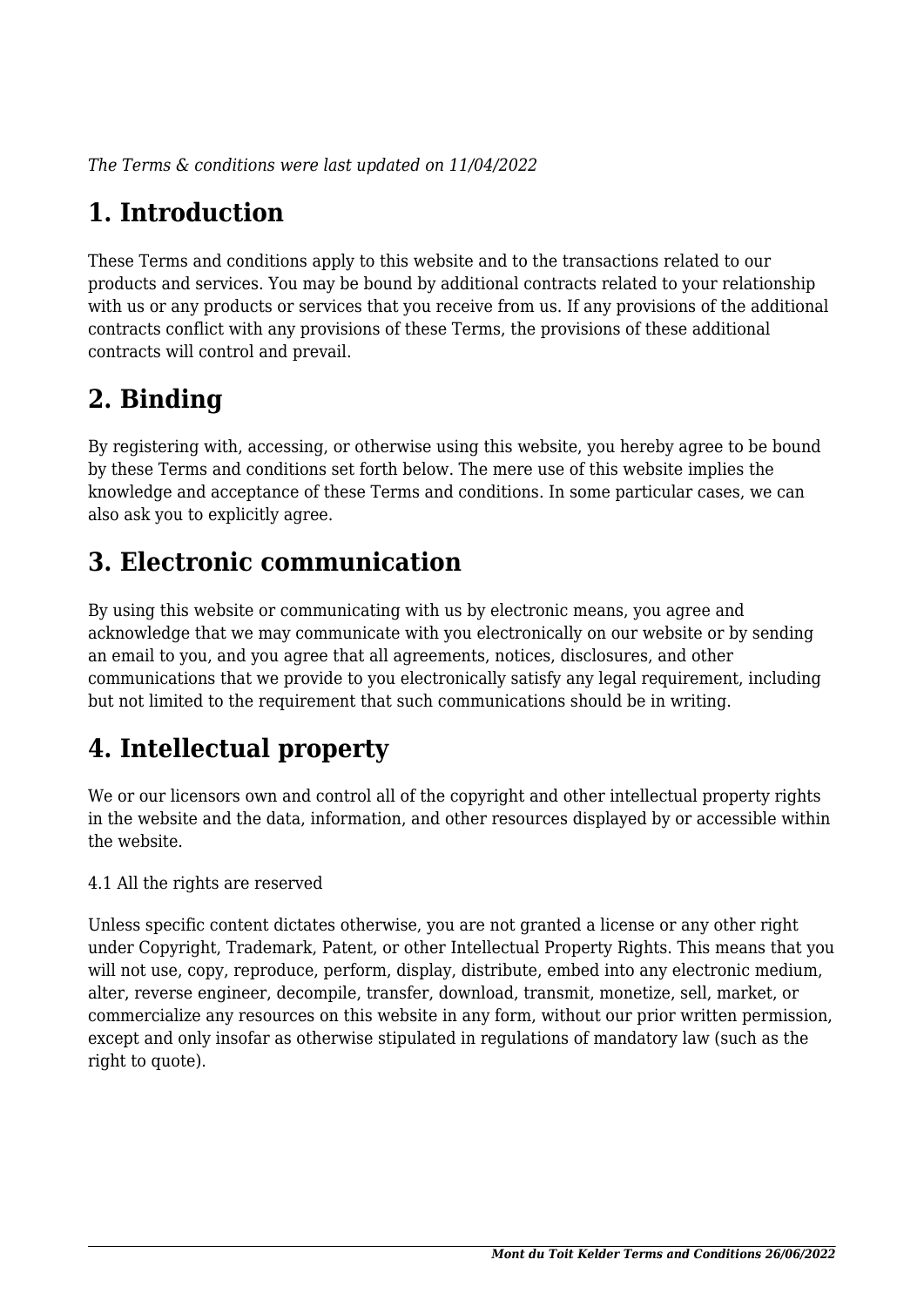# **5. Third-party property**

Our website may include hyperlinks or other references to other party's websites. We do not monitor or review the content of other party's websites which are linked to from this website. Products or services offered by other websites shall be subject to the applicable Terms and Conditions of those third parties. Opinions expressed or material appearing on those websites are not necessarily shared or endorsed by us.

We will not be responsible for any privacy practices or content of these sites. You bear all risks associated with the use of these websites and any related third-party services. We will not accept any responsibility for any loss or damage in whatever manner, however caused, resulting from your disclosure to third parties of personal information.

#### **6. Responsible use**

By visiting our website, you agree to use it only for the purposes intended and as permitted by these Terms, any additional contracts with us, and applicable laws, regulations, and generally accepted online practices and industry guidelines. You must not use our website or services to use, publish or distribute any material which consists of (or is linked to) malicious computer software; use data collected from our website for any direct marketing activity, or conduct any systematic or automated data collection activities on or in relation to our website.

Engaging in any activity that causes, or may cause, damage to the website or that interferes with the performance, availability, or accessibility of the website is strictly prohibited.

## **7. Registration**

You may register for an account with our website. During this process, you may be required to choose a password. You are responsible for maintaining the confidentiality of passwords and account information and agree not to share your passwords, account information, or secured access to our website or services with any other person. You must not allow any other person to use your account to access the website because you are responsible for all activities that occur through the use of your passwords or accounts. You must notify us immediately if you become aware of any disclosure of your password.

After account termination, you will not attempt to register a new account without our permission.

#### **8. Idea submission**

Do not submit any ideas, inventions, works of authorship, or other information that can be considered your own intellectual property that you would like to present to us unless we have first signed an agreement regarding the intellectual property or a non-disclosure agreement. If you disclose it to us absent such written agreement, you grant to us a worldwide, irrevocable,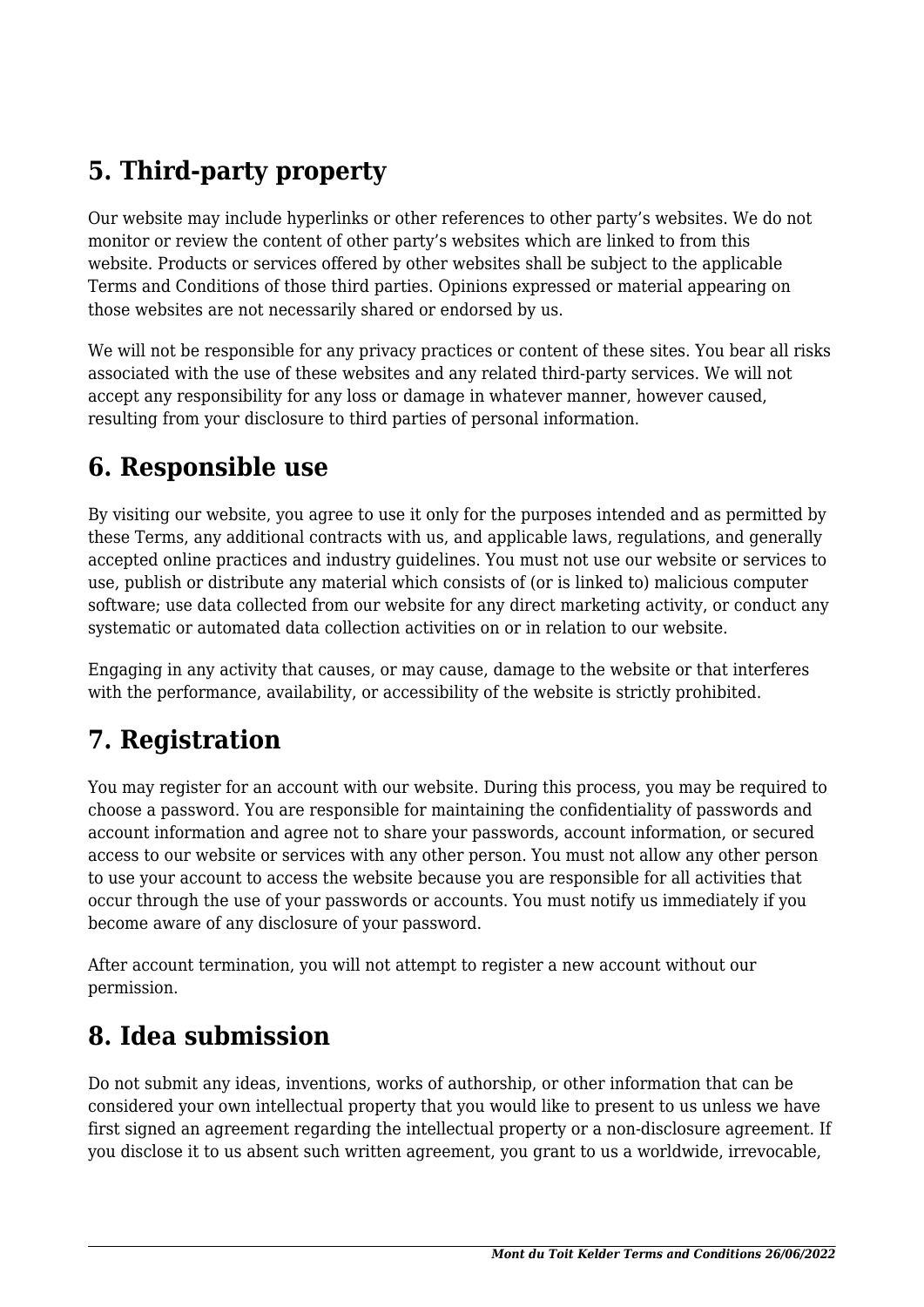non-exclusive, royalty-free license to use, reproduce, store, adapt, publish, translate and distribute your content in any existing or future media.

### **9. Termination of use**

We may, in our sole discretion, at any time modify or discontinue access to, temporarily or permanently, the website or any Service thereon. You agree that we will not be liable to you or any third party for any such modification, suspension or discontinuance of your access to, or use of, the website or any content that you may have shared on the website. You will not be entitled to any compensation or other payment, even if certain features, settings, and/or any Content you have contributed or have come to rely on, are permanently lost. You must not circumvent or bypass, or attempt to circumvent or bypass, any access restriction measures on our website.

# **10. Warranties and liability**

Nothing in this section will limit or exclude any warranty implied by law that it would be unlawful to limit or to exclude. This website and all content on the website are provided on an "as is" and "as available" basis and may include inaccuracies or typographical errors. We expressly disclaim all warranties of any kind, whether express or implied, as to the availability, accuracy, or completeness of the Content. We make no warranty that:

- this website or our products or services will meet your requirements;
- this website will be available on an uninterrupted, timely, secure, or error-free basis;
- the quality of any product or service purchased or obtained by you through this website will meet your expectations.

Nothing on this website constitutes or is meant to constitute, legal, financial or medical advice of any kind. If you require advice you should consult an appropriate professional.

The following provisions of this section will apply to the maximum extent permitted by applicable law and will not limit or exclude our liability in respect of any matter which it would be unlawful or illegal for us to limit or to exclude our liability. In no event will we be liable for any direct or indirect damages (including any damages for loss of profits or revenue, loss or corruption of data, software or database, or loss of or harm to property or data) incurred by you or any third party, arising from your access to, or use of, our website.

Except to the extent any additional contract expressly states otherwise, our maximum liability to you for all damages arising out of or related to the website or any products and services marketed or sold through the website, regardless of the form of legal action that imposes liability (whether in contract, equity, negligence, intended conduct, tort or otherwise) will be limited to the total price that you paid to us to purchase such products or services or use the website. Such limit will apply in the aggregate to all of your claims, actions and causes of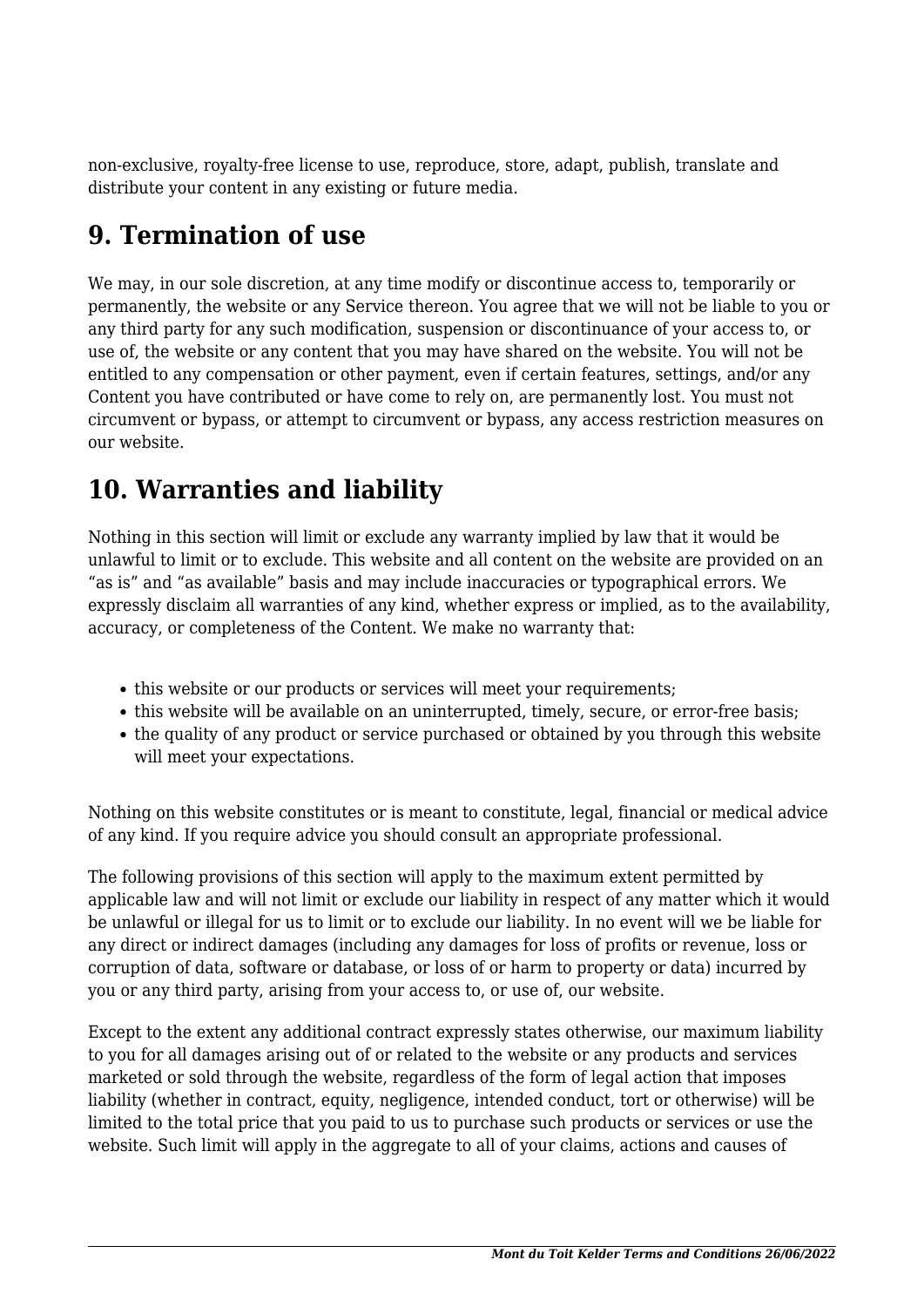action of every kind and nature.

# **11. Privacy**

To access our website and/or services, you may be required to provide certain information about yourself as part of the registration process. You agree that any information you provide will always be accurate, correct, and up to date.

We take your personal data seriously and are committed to protecting your privacy. We will not use your email address for unsolicited mail. Any emails sent by us to you will only be in connection with the provision of agreed products or services.

We have developed a policy to address any privacy concerns you may have. For more information, please see our Privacy Statement and our [Cookie Policy](https://montdutoitwines.co.za/privacy-policy/).

### **12. Accessibility**

We are committed to making the content we provide accessible to individuals with disabilities. If you have a disability and are unable to access any portion of our website due to your disability, we ask you to give us a notice including a detailed description of the issue you encountered. If the issue is readily identifiable and resolvable in accordance with industrystandard information technology tools and techniques we will promptly resolve it.

## **13. Export restrictions / Legal compliance**

Access to the website from territories or countries where the Content or purchase of the products or Services sold on the website is illegal is prohibited. You may not use this website in violation of export laws and regulations of South Africa.

#### **14. Assignment**

You may not assign, transfer or sub-contract any of your rights and/or obligations under these Terms and conditions, in whole or in part, to any third party without our prior written consent. Any purported assignment in violation of this Section will be null and void.

#### **15. Breaches of these Terms and conditions**

Without prejudice to our other rights under these Terms and Conditions, if you breach these Terms and Conditions in any way, we may take such action as we deem appropriate to deal with the breach, including temporarily or permanently suspending your access to the website, contacting your internet service provider to request that they block your access to the website, and/or commence legal action against you.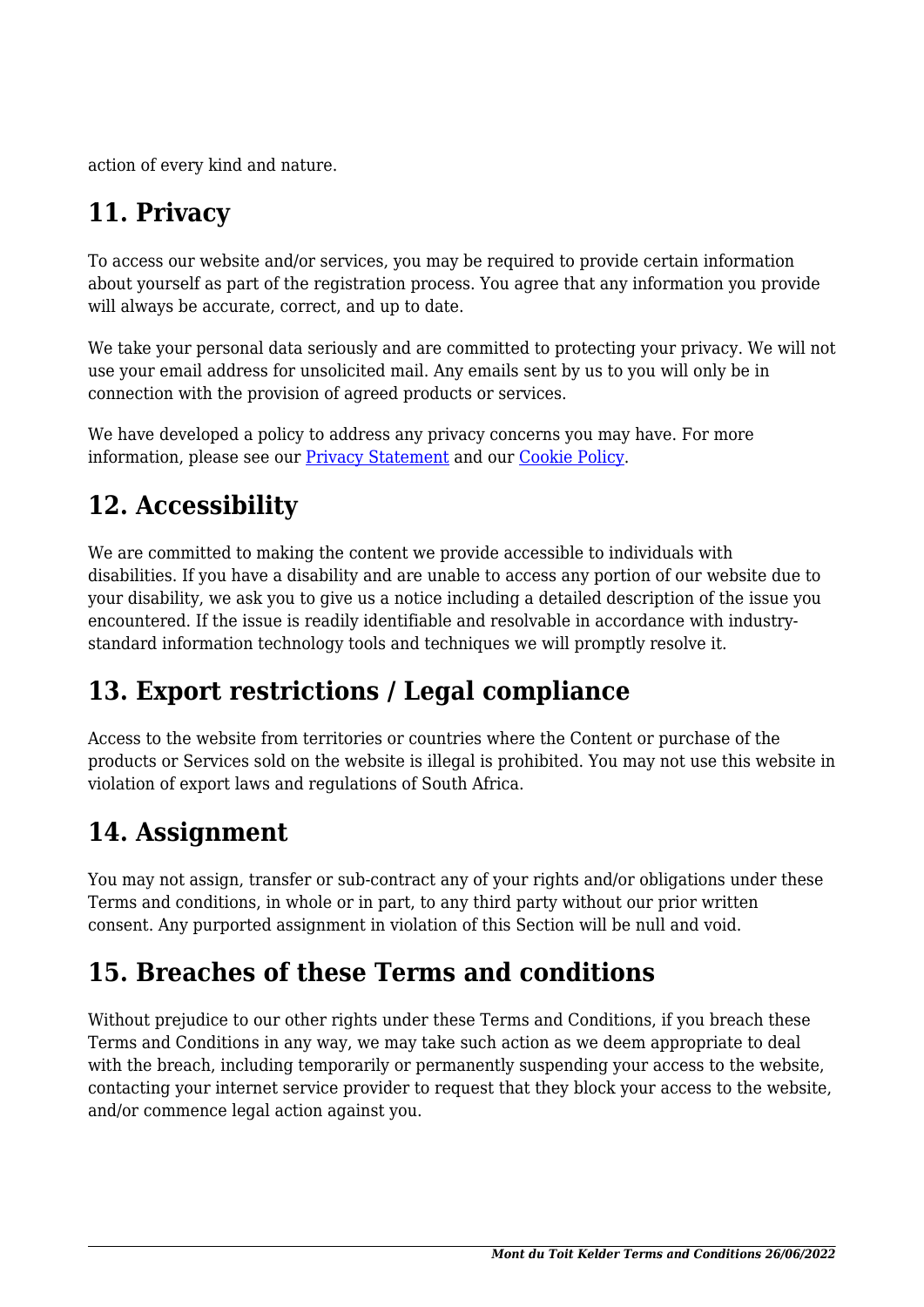# **16. Force majeure**

Except for obligations to pay money hereunder, no delay, failure or omission by either party to carry out or observe any of its obligations hereunder will be deemed to be a breach of these Terms and conditions if and for as long as such delay, failure or omission arises from any cause beyond the reasonable control of that party.

### **17. Indemnification**

You agree to indemnify, defend and hold us harmless, from and against any and all claims, liabilities, damages, losses and expenses, relating to your violation of these Terms and conditions, and applicable laws, including intellectual property rights and privacy rights. You will promptly reimburse us for our damages, losses, costs and expenses relating to or arising out of such claims.

#### **18. Waiver**

Failure to enforce any of the provisions set out in these Terms and Conditions and any Agreement, or failure to exercise any option to terminate, shall not be construed as waiver of such provisions and shall not affect the validity of these Terms and Conditions or of any Agreement or any part thereof, or the right thereafter to enforce each and every provision.

#### **19. Language**

These Terms and Conditions will be interpreted and construed exclusively in English. All notices and correspondence will be written exclusively in that language.

#### **20. Entire agreement**

These Terms and Conditions, together with our privacy statement and [cookie policy,](https://montdutoitwines.co.za/privacy-policy/) constitute the entire agreement between you and Mont du Toit Kelder in relation to your use of this website.

## **21. Updating of these Terms and conditions**

We may update these Terms and Conditions from time to time. It is your obligation to periodically check these Terms and Conditions for changes or updates. The date provided at the beginning of these Terms and Conditions is the latest revision date. Changes to these Terms and Conditions will become effective upon such changes being posted to this website. Your continued use of this website following the posting of changes or updates will be considered notice of your acceptance to abide by and be bound by these Terms and Conditions.